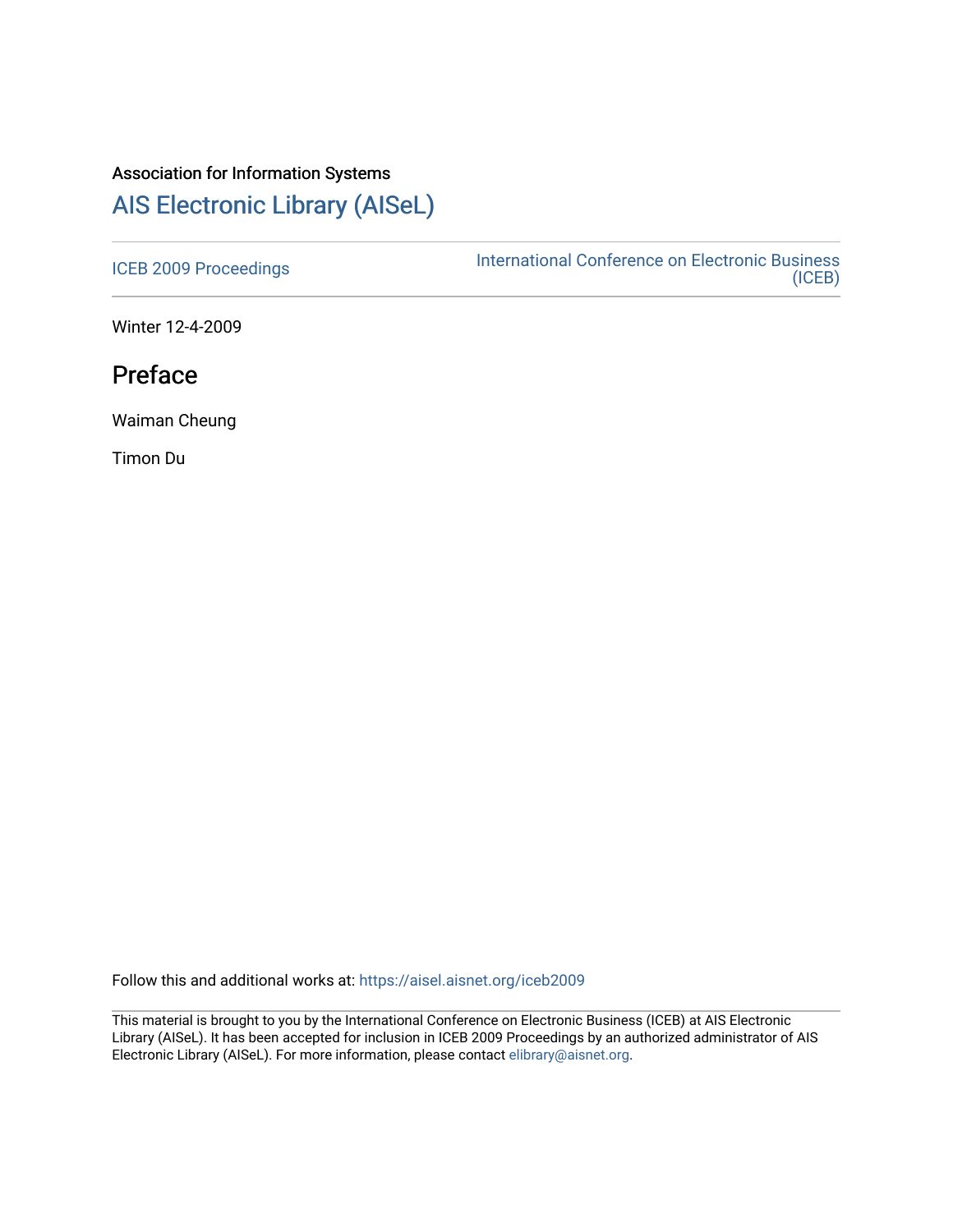## **Welcome Message from Conference Chairs**

On behalf of the organizing committee, we would like to welcome you to The Ninth International Conference on Electronic Business (ICEB 2009). The Department of Decision Sciences and Managerial Economics is proud of organizing this conference jointly with Li & Fung Institute of Supply Chain Management and Logistics, The Chinese University of Hong Kong and Faculty of Management and Administration, Macau University of Science and Technology. This is the third time The Chinese University of Hong Kong hosting the conference. However, this is the first time we are hosting a conference in Macau, a southern Chinese city with a lot of Portuguese accents. We have dedicated to this conference as usual and hoping you can enjoy it.

ICEB 2009 is an annual event supported by the International Consortium for Electronic Business that was initiated by The Chinese University of Hong Kong, Hong Kong; National Chaio Tung University, Taiwan; Tsinghua University, China; and National University of Singapore, Singapore in year 2000. The Consortium aims to be the leading forum for e-business knowledge and education in the world.

The aim of the conference is to foster the exchanges of research findings, innovative ideas and industrial practices in the area of e-business with special emphasis on "Ubiquitous e-Services in Digital Society", since the growth of Internet has pushed the wave of e-Business adoption to all walks of life. ICEB 2009, has more than 160 papers submitted and we select around 140 papers to be included in the conference proceedings. The topics include Business Intelligence, Customer Relationship Management, e-Commerce: Theory and Applications Development, Information Management, Information Security, Interactive TV Service, Mobile Commerce, Service Innovation and Strategy, Virtual Community and others. We certainly hope this conference can provide a platform for exchanging findings and issues in e-business.

The conference would not be successful without your participations and dedications of many colleagues. We would like to express our sincere appreciation for the support of Faculty of Business Administration, Chung Chi College, Li & Fung Institute of Supply Chain Management and Logistics, The Chinese University of Hong Kong and Faculty of Business Administration, Macau University of Science and Technology for sponsoring and co-organizing this event. We would like to thank Professor Vincent Lai for the great effort on serving as the program chair, Professors Mika Hannula, Ravi Seethamraju, Irene Wang, Ja-Shen Chen, James Chin-Tarn Lee, Shin-Yuan Hung, Indranil Bose, Lee Schlenker, Namjae Cho, Ping Yi Chao, David C. Yen, She-I Chang, George Lin, Zhang Cheng, PengZhu Zhang, Hsin-Lu Chang, Gilbert Babin, Jinlong Zhang, Hong Zhou, Ming Dar Hwang, Kung-Jen Wang, Rua-Huan Tsaih, Kanliang Wang, Sophia Wang, Jao-Hong Cheng, Ting-Peng Liang, Patrick Chau, Benjamin Yen, Siriluck Rotchanakitumnuai, Ziqi Liao, Weiguo Fang, Wenyih Lee, Rebecca Yen, Anming Zhang, Xiande Zhao, Baoding Liu, Ludwig Chang for serving as the track chairs, Professor Eldon Y. Li for the support from International Consortium for Electronic Business, and many colleagues for serving as international committee members. Last but not least, we like to thank our colleagues who dedicate to the conference, including Elaine Chu, Maggie Leung, Cuby Lee, Ronney Chim, Joanna Choi, Xiaowei Chen and many others.